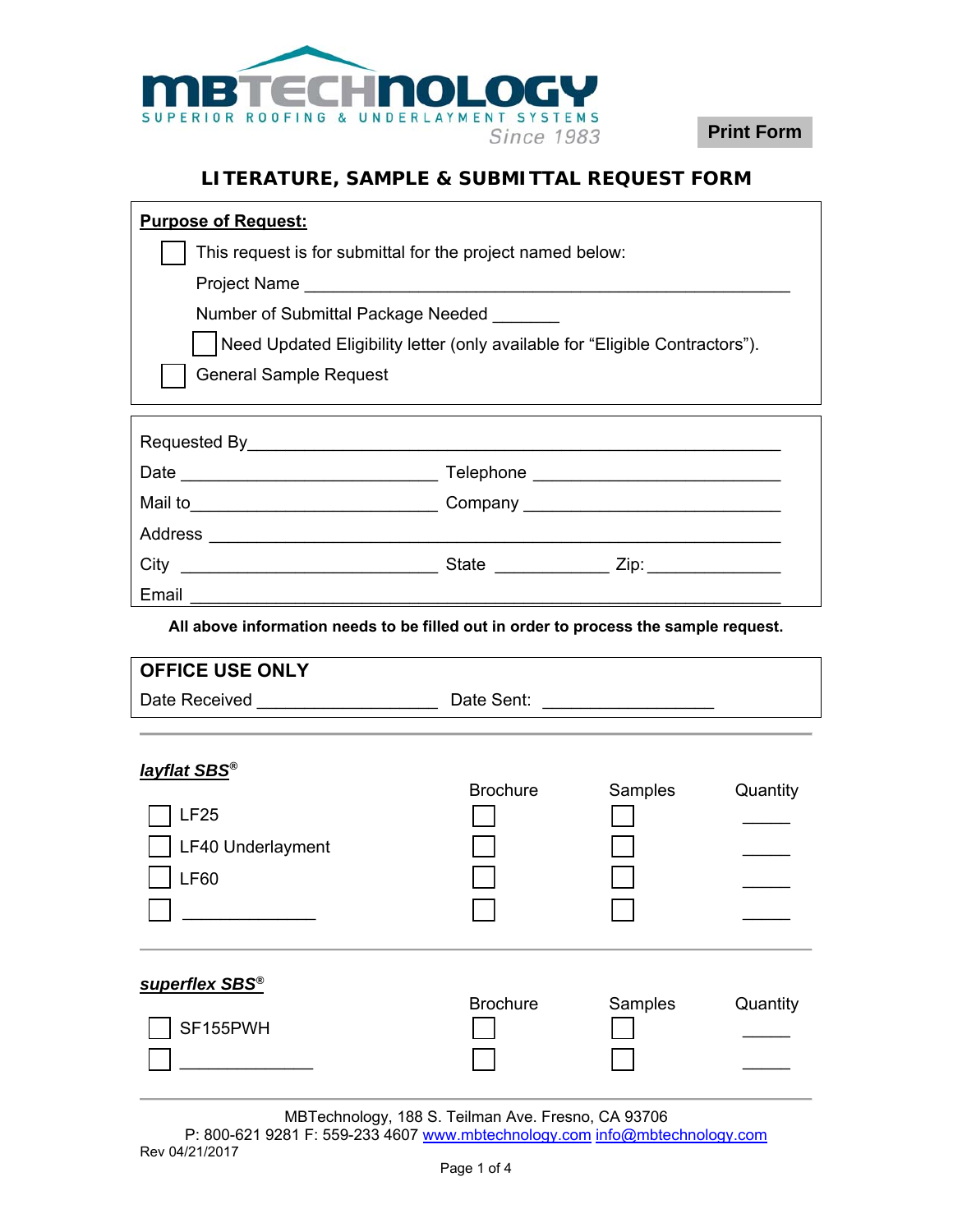

| fastorch SBS®<br>FT120GSA<br>FT120PSA<br>FGFT160CWH<br>FGFT160GWH<br>FGFT160PWH                                                                    | <b>Brochure</b> | Samples | Quantity |
|----------------------------------------------------------------------------------------------------------------------------------------------------|-----------------|---------|----------|
| fireguard SBS <sup>®</sup><br>FG90GWH<br>FG160CWH<br>FG160PWH                                                                                      | <b>Brochure</b> | Samples | Quantity |
| metalflex SBS <sup>®</sup><br>MF160WAL<br>MF160WAL Cool White 24<br>Title 24 & cool roof compliant<br>MF160WCU copper<br>supercap SBS <sup>®</sup> | <b>Brochure</b> | Samples | Quantity |
| SC85GWH<br>SC85G<br>Specify Color                                                                                                                  | <b>Brochure</b> | Samples | Quantity |

MBTechnology, 188 S. Teilman Ave. Fresno, CA 93706 P: 800-621 9281 F: 559-233 4607 www.mbtechnology.com info@mbtechnology.com Rev 04/21/2017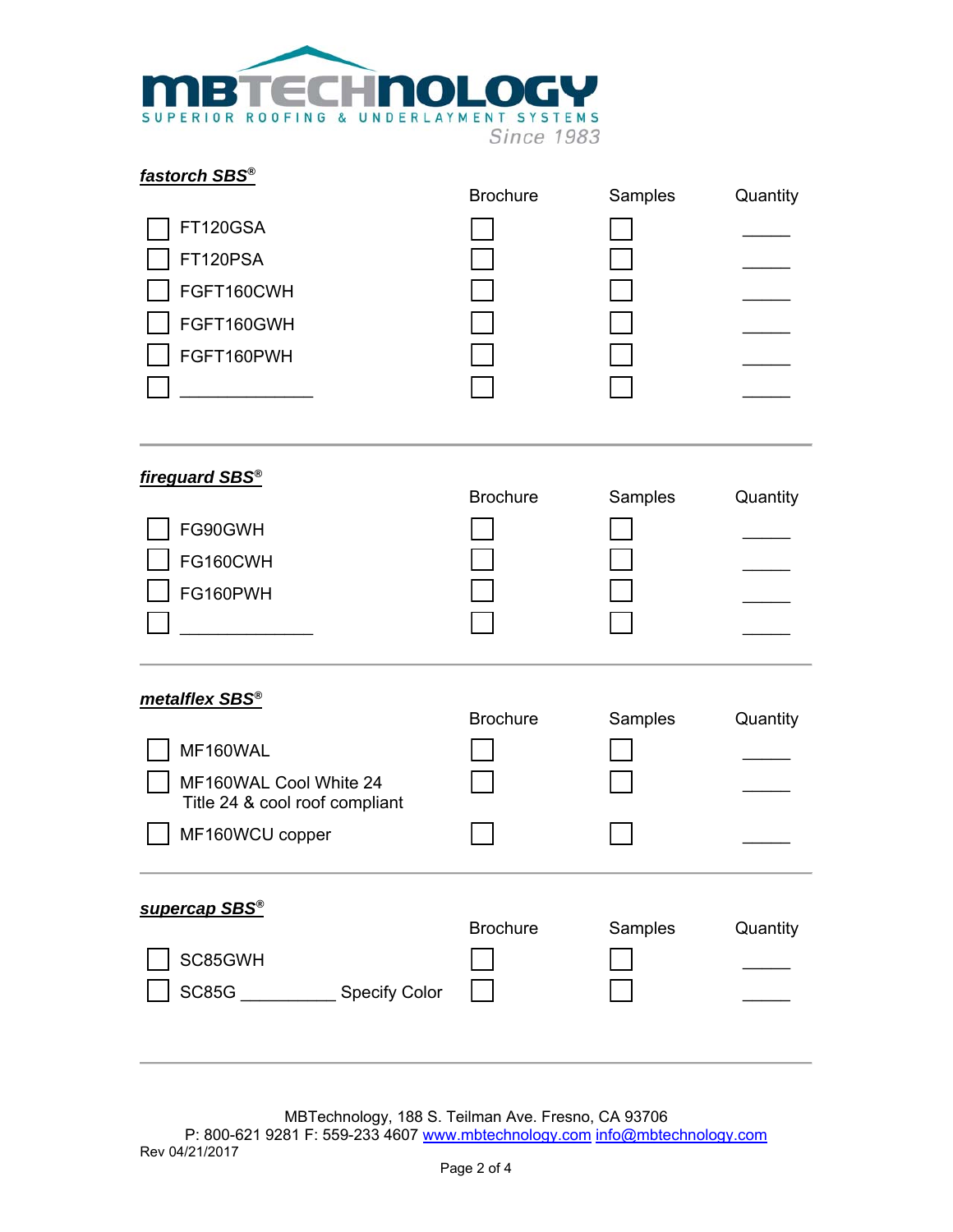

| layfast SBS®<br><b>TU35</b><br><b>TU43</b><br><b>TU70</b>                                              | <b>Brochure</b> | Samples | Quantity |
|--------------------------------------------------------------------------------------------------------|-----------------|---------|----------|
| Ecotorch <sup>®</sup><br>Smooth<br>Granulated<br><b>Specify Color</b>                                  | <b>Brochure</b> | Samples | Quantity |
| <b>Self Adhered System</b><br>SA Cap SA160PWH<br>Specify Color<br><b>SA Nail Base</b><br>SA Base SA45P | <b>Brochure</b> | Samples | Quantity |
| <b>Ice &amp; Moisture Block®</b><br><b>SA65G</b><br><b>SA65S</b><br>SA50F-HT                           | <b>Brochure</b> | Samples | Quantity |